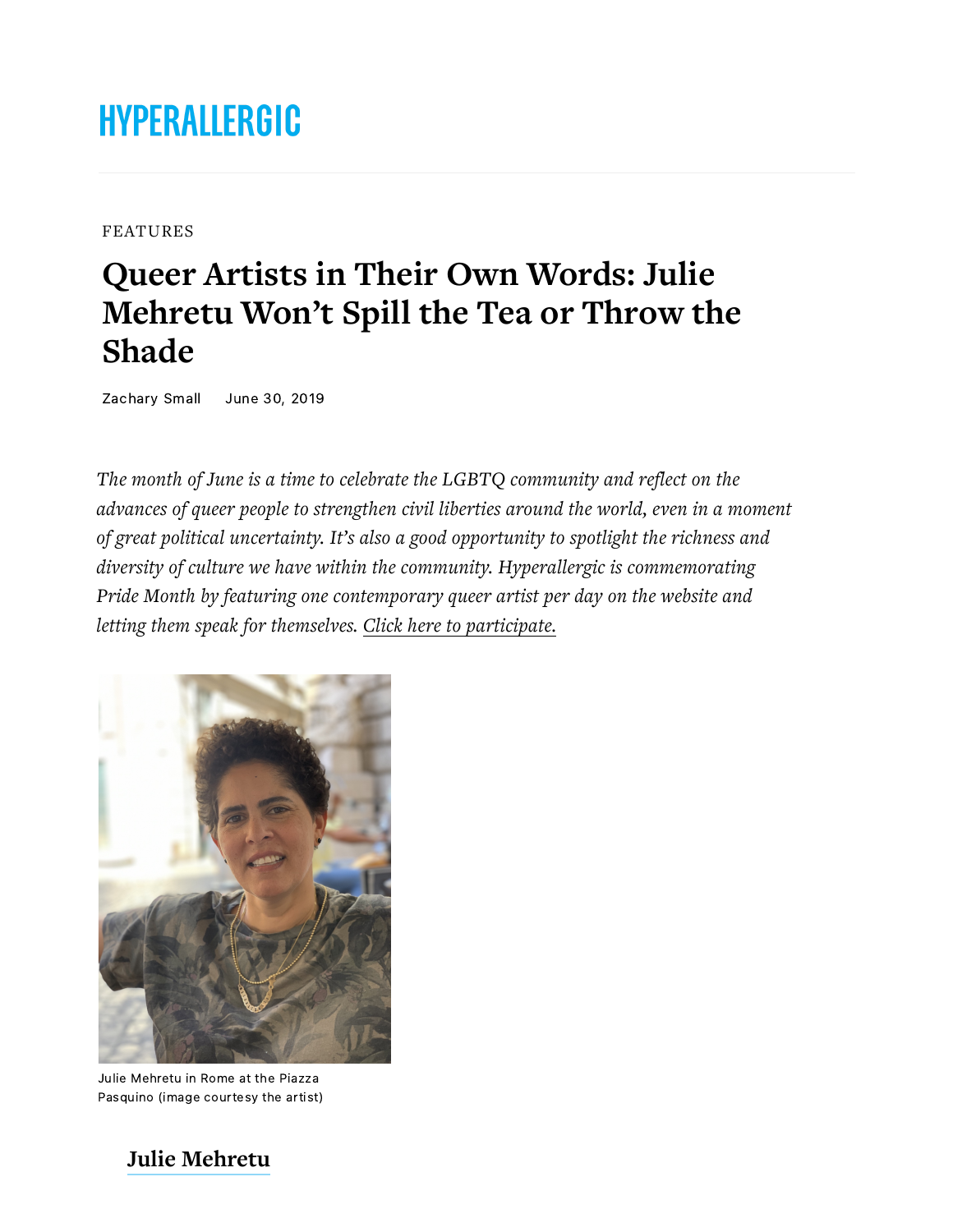**Age:** 48

Location: New York, currently in Rome

#### **Artistic Medium: Painter**

#### **Who are you and what do you do?**

I am an artist, mother, student, and lover.

#### **What are the top three greatest influences on your work?**

Music, revolution, and failure.

#### **Describe your coffee order.**

A flat-white to go, please.

#### **What is your greatest accomplishment?**

A life of creativity and raising my children as freely as possible.

#### **What constitutes a perfect day?**

Sunshine and an amazing new song in my head.

#### **What was your favorite exhibition from last year?**

*Frank Bowling: Mappa Mundi* curated by Okwui Enwezor at Haus der Kunst.

# **What would your superpower be if you had one?**

A terrific sense of humor.

#### **Tell us a lie about yourself.**

I have no guilt.

# **What is one question you wish somebody would ask about your work?**

How did you make that in a day?

# **What is the greatest threat to humanity?**

Hubris, generally. Fear of sex, women, and freedom.